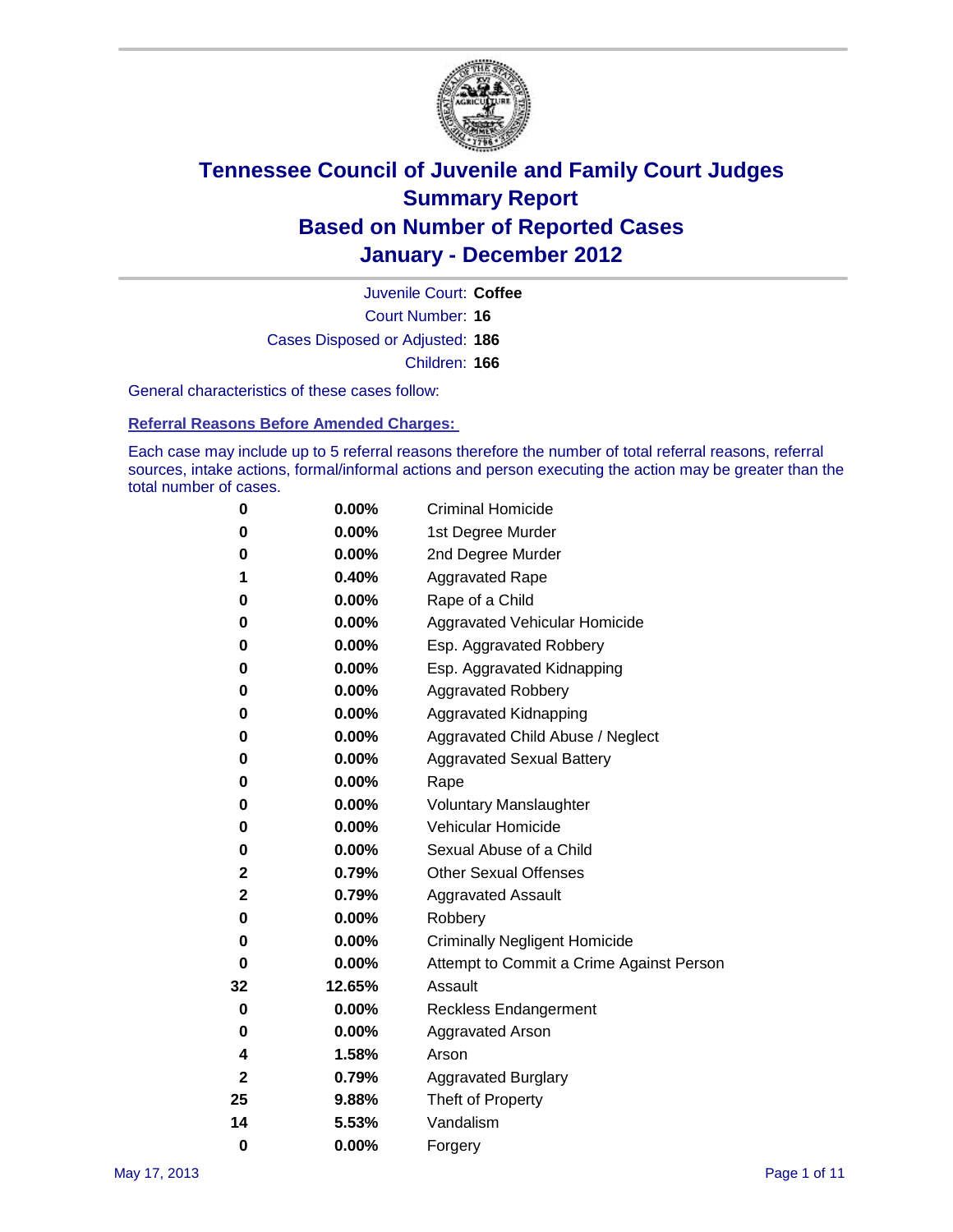

Court Number: **16** Juvenile Court: **Coffee** Cases Disposed or Adjusted: **186** Children: **166**

#### **Referral Reasons Before Amended Charges:**

Each case may include up to 5 referral reasons therefore the number of total referral reasons, referral sources, intake actions, formal/informal actions and person executing the action may be greater than the total number of cases.

| 0            | 0.00%  | <b>Worthless Checks</b>                                     |
|--------------|--------|-------------------------------------------------------------|
| 0            | 0.00%  | Illegal Possession / Fraudulent Use of Credit / Debit Cards |
| 5            | 1.98%  | <b>Burglary</b>                                             |
| 0            | 0.00%  | Unauthorized Use of a Vehicle                               |
| 0            | 0.00%  | <b>Cruelty to Animals</b>                                   |
| 1            | 0.40%  | Sale of Controlled Substances                               |
| 0            | 0.00%  | <b>Other Drug Offenses</b>                                  |
| 40           | 15.81% | Possession of Controlled Substances                         |
| 0            | 0.00%  | <b>Criminal Attempt</b>                                     |
| 0            | 0.00%  | Carrying Weapons on School Property                         |
| 2            | 0.79%  | Unlawful Carrying / Possession of a Weapon                  |
| 1            | 0.40%  | <b>Evading Arrest</b>                                       |
| 0            | 0.00%  | Escape                                                      |
| 2            | 0.79%  | Driving Under Influence (DUI)                               |
| 12           | 4.74%  | Possession / Consumption of Alcohol                         |
| 1            | 0.40%  | Resisting Stop, Frisk, Halt, Arrest or Search               |
| 0            | 0.00%  | <b>Aggravated Criminal Trespass</b>                         |
| 0            | 0.00%  | Harassment                                                  |
| 0            | 0.00%  | Failure to Appear                                           |
| 0            | 0.00%  | Filing a False Police Report                                |
| 0            | 0.00%  | Criminal Impersonation                                      |
| 3            | 1.19%  | <b>Disorderly Conduct</b>                                   |
| 1            | 0.40%  | <b>Criminal Trespass</b>                                    |
| $\mathbf{2}$ | 0.79%  | <b>Public Intoxication</b>                                  |
| 0            | 0.00%  | Gambling                                                    |
| $\mathbf{2}$ | 0.79%  | Traffic                                                     |
| 0            | 0.00%  | <b>Local Ordinances</b>                                     |
| 0            | 0.00%  | Violation of Wildlife Regulations                           |
| 0            | 0.00%  | Contempt of Court                                           |
| 15           | 5.93%  | Violation of Probation                                      |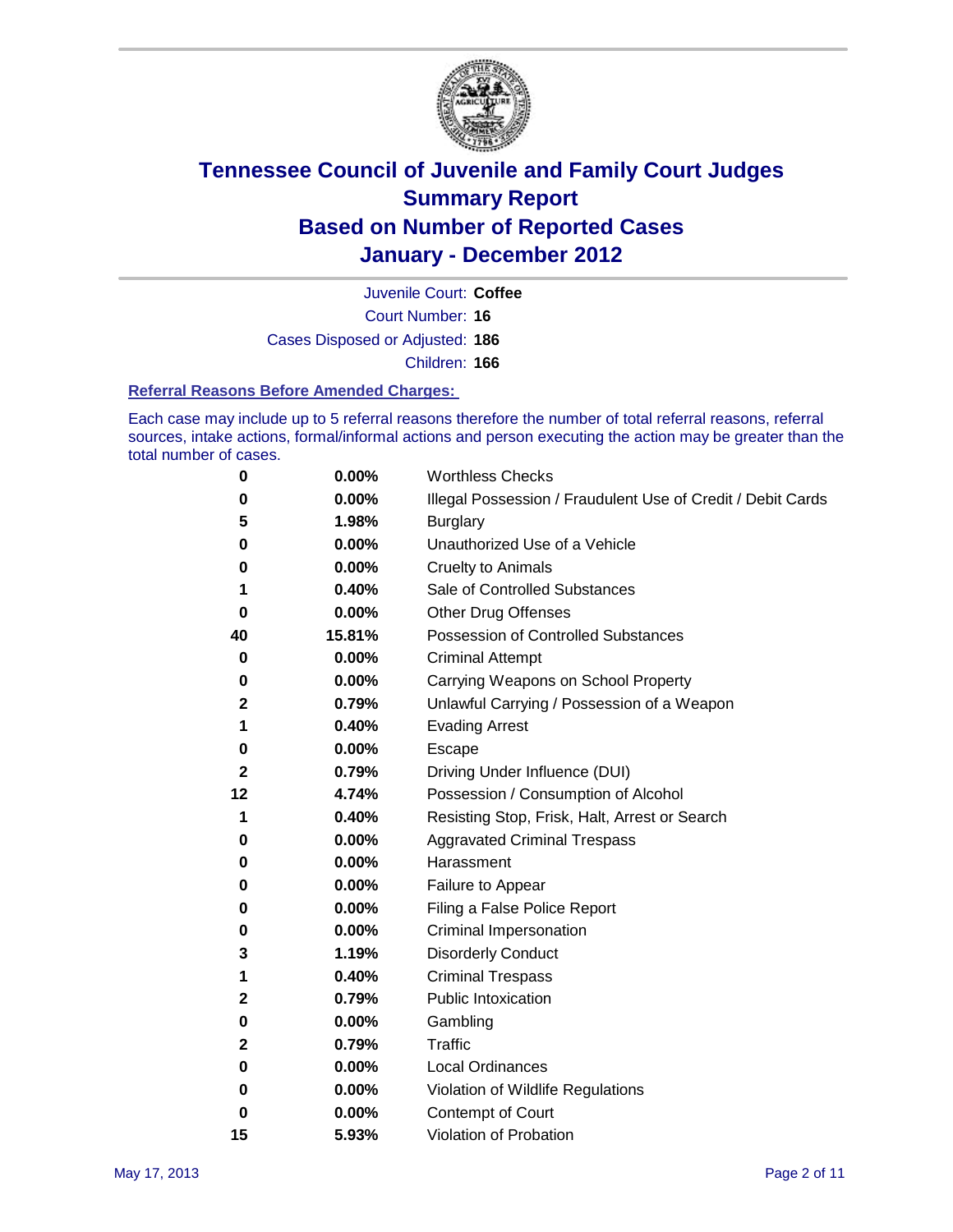

Court Number: **16** Juvenile Court: **Coffee** Cases Disposed or Adjusted: **186** Children: **166**

#### **Referral Reasons Before Amended Charges:**

Each case may include up to 5 referral reasons therefore the number of total referral reasons, referral sources, intake actions, formal/informal actions and person executing the action may be greater than the total number of cases.

| 253          | 100.00%  | <b>Total Referrals</b>                 |
|--------------|----------|----------------------------------------|
| $\bf{0}$     | 0.00%    | Other                                  |
| 0            | 0.00%    | <b>Consent to Marry</b>                |
| 0            | 0.00%    | <b>Request for Medical Treatment</b>   |
| $\bf{0}$     | 0.00%    | <b>Child Support</b>                   |
| $\bf{0}$     | 0.00%    | Paternity / Legitimation               |
| 0            | 0.00%    | Visitation                             |
| 0            | 0.00%    | Custody                                |
| 0            | 0.00%    | <b>Foster Care Review</b>              |
| 0            | $0.00\%$ | <b>Administrative Review</b>           |
| 0            | $0.00\%$ | <b>Judicial Review</b>                 |
| 9            | 3.56%    | Violation of Informal Adjustment       |
| 0            | $0.00\%$ | <b>Violation of Pretrial Diversion</b> |
| 0            | $0.00\%$ | Termination of Parental Rights         |
| 0            | 0.00%    | Dependency / Neglect                   |
| $\bf{0}$     | 0.00%    | <b>Physically Abused Child</b>         |
| 0            | 0.00%    | Sexually Abused Child                  |
| $\mathbf{2}$ | 0.79%    | Violation of Curfew                    |
| $\bf{0}$     | 0.00%    | Violation of a Valid Court Order       |
| $\bf{0}$     | 0.00%    | Possession of Tobacco Products         |
| 0            | 0.00%    | Out-of-State Runaway                   |
| 7            | 2.77%    | In-State Runaway                       |
| 26           | 10.28%   | Truancy                                |
| 40           | 15.81%   | <b>Unruly Behavior</b>                 |
| 0            | $0.00\%$ | <b>Violation of Aftercare</b>          |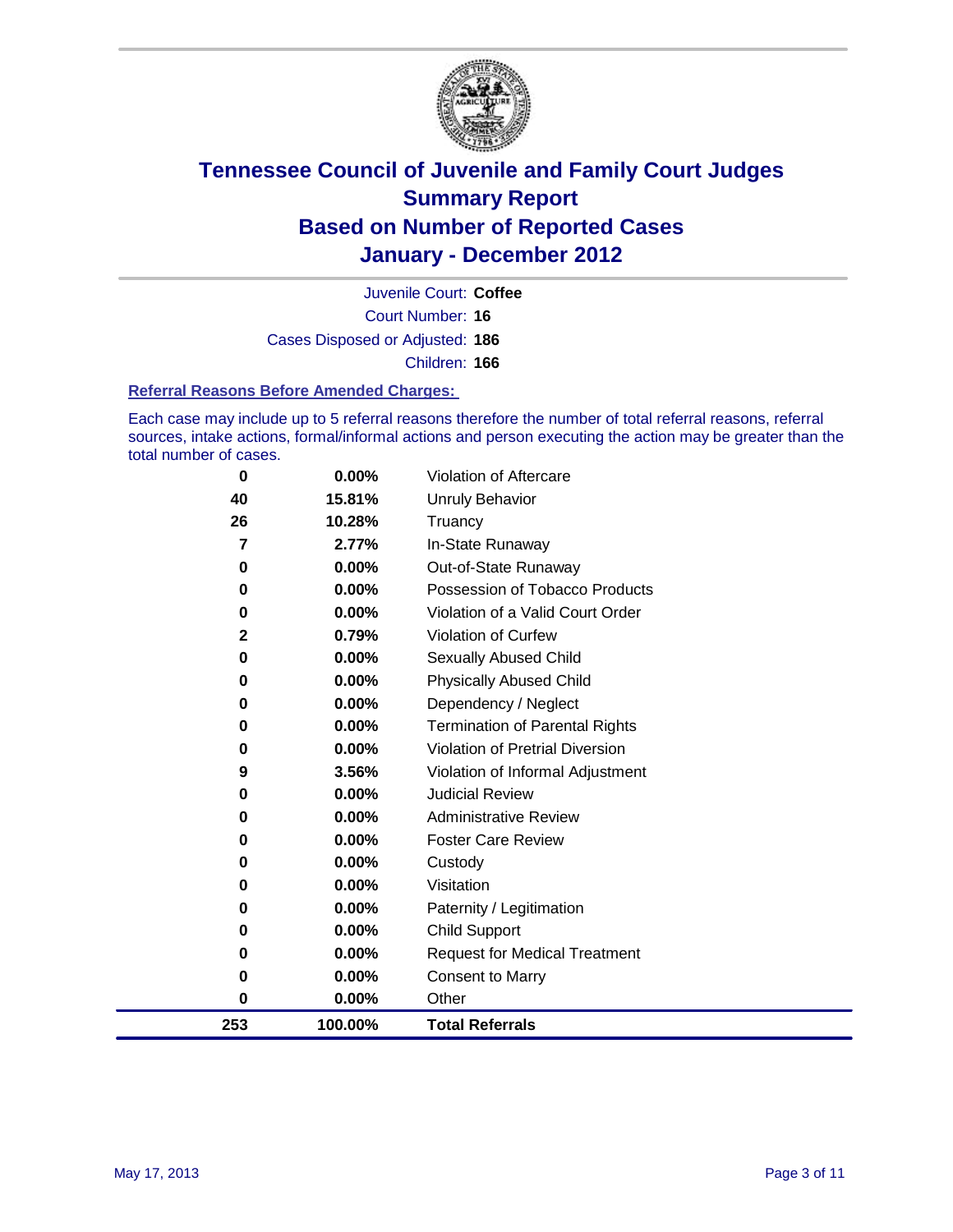

| 253      | 100.00%                         | <b>Total Referral Sources</b>     |  |
|----------|---------------------------------|-----------------------------------|--|
| 0        | 0.00%                           | Other                             |  |
| 0        | 0.00%                           | Unknown                           |  |
| 0        | 0.00%                           | Hospital                          |  |
| 0        | 0.00%                           | Child & Parent                    |  |
| 0        | 0.00%                           | Victim                            |  |
| 1        | 0.40%                           | <b>Other Court</b>                |  |
| 0        | 0.00%                           | Social Agency                     |  |
| 16       | 6.32%                           | <b>Court Staff</b>                |  |
| 0        | 0.00%                           | <b>District Attorney's Office</b> |  |
| $\bf{0}$ | 0.00%                           | <b>Other State Department</b>     |  |
| 8        | 3.16%                           | <b>DCS</b>                        |  |
| 0        | 0.00%                           | <b>CSA</b>                        |  |
| 27       | 10.67%                          | School                            |  |
| 0        | 0.00%                           | Self                              |  |
| 0        | 0.00%                           | Relatives                         |  |
| 29       | 11.46%                          | Parents                           |  |
| 172      | 67.98%                          | Law Enforcement                   |  |
|          | <b>Referral Sources: 1</b>      |                                   |  |
|          |                                 | Children: 166                     |  |
|          | Cases Disposed or Adjusted: 186 |                                   |  |
|          |                                 | Court Number: 16                  |  |
|          |                                 | Juvenile Court: Coffee            |  |
|          |                                 |                                   |  |

### **Age of Child at Referral: 2**

| 1<br>0   | 0.60%<br>$0.00\%$ | Ages 19 and Over<br><b>Unknown</b> |  |
|----------|-------------------|------------------------------------|--|
|          |                   |                                    |  |
|          |                   |                                    |  |
| 46       | 27.71%            | Ages 17 through 18                 |  |
| 66       | 39.76%            | Ages 15 through 16                 |  |
| 44       | 26.51%            | Ages 13 through 14                 |  |
| 9        | 5.42%             | Ages 11 through 12                 |  |
| $\bf{0}$ | $0.00\%$          | Ages 10 and Under                  |  |
|          |                   |                                    |  |

<sup>1</sup> If different than number of Referral Reasons (253), verify accuracy of your court's data.

<sup>2</sup> One child could be counted in multiple categories, verify accuracy of your court's data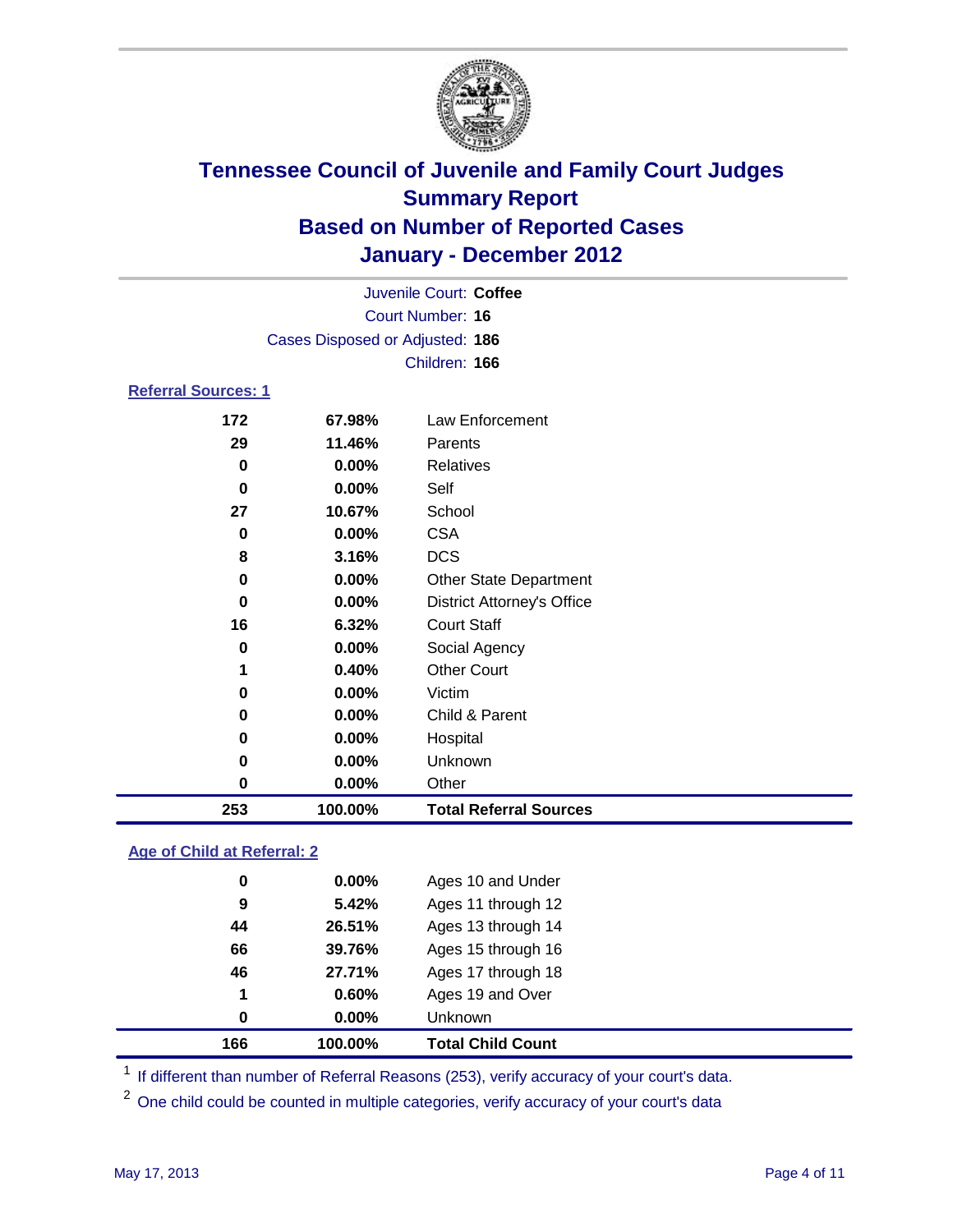

| Juvenile Court: Coffee                  |                                 |                          |  |
|-----------------------------------------|---------------------------------|--------------------------|--|
| <b>Court Number: 16</b>                 |                                 |                          |  |
|                                         | Cases Disposed or Adjusted: 186 |                          |  |
|                                         |                                 | Children: 166            |  |
| Sex of Child: 1                         |                                 |                          |  |
| 107                                     | 64.46%                          | Male                     |  |
| 59                                      | 35.54%                          | Female                   |  |
| $\mathbf 0$                             | 0.00%                           | Unknown                  |  |
| 166                                     | 100.00%                         | <b>Total Child Count</b> |  |
| Race of Child: 1                        |                                 |                          |  |
| 150                                     | 90.36%                          | White                    |  |
| 15                                      | 9.04%                           | African American         |  |
| 0                                       | 0.00%                           | Native American          |  |
| $\mathbf 0$                             | 0.00%                           | Asian                    |  |
| 1                                       | 0.60%                           | Mixed                    |  |
| $\mathbf 0$                             | 0.00%                           | Unknown                  |  |
| 166                                     | 100.00%                         | <b>Total Child Count</b> |  |
| <b>Hispanic Origin: 1</b>               |                                 |                          |  |
| $\overline{7}$                          | 4.22%                           | Yes                      |  |
| 159                                     | 95.78%                          | No                       |  |
| $\mathbf 0$                             | 0.00%                           | Unknown                  |  |
| 166                                     | 100.00%                         | <b>Total Child Count</b> |  |
| <b>School Enrollment of Children: 1</b> |                                 |                          |  |
| 165                                     | 99.40%                          | Yes                      |  |
| $\mathbf 0$                             | 0.00%                           | No                       |  |
| 1                                       | 0.60%                           | Unknown                  |  |
| 166                                     | 100.00%                         | <b>Total Child Count</b> |  |

One child could be counted in multiple categories, verify accuracy of your court's data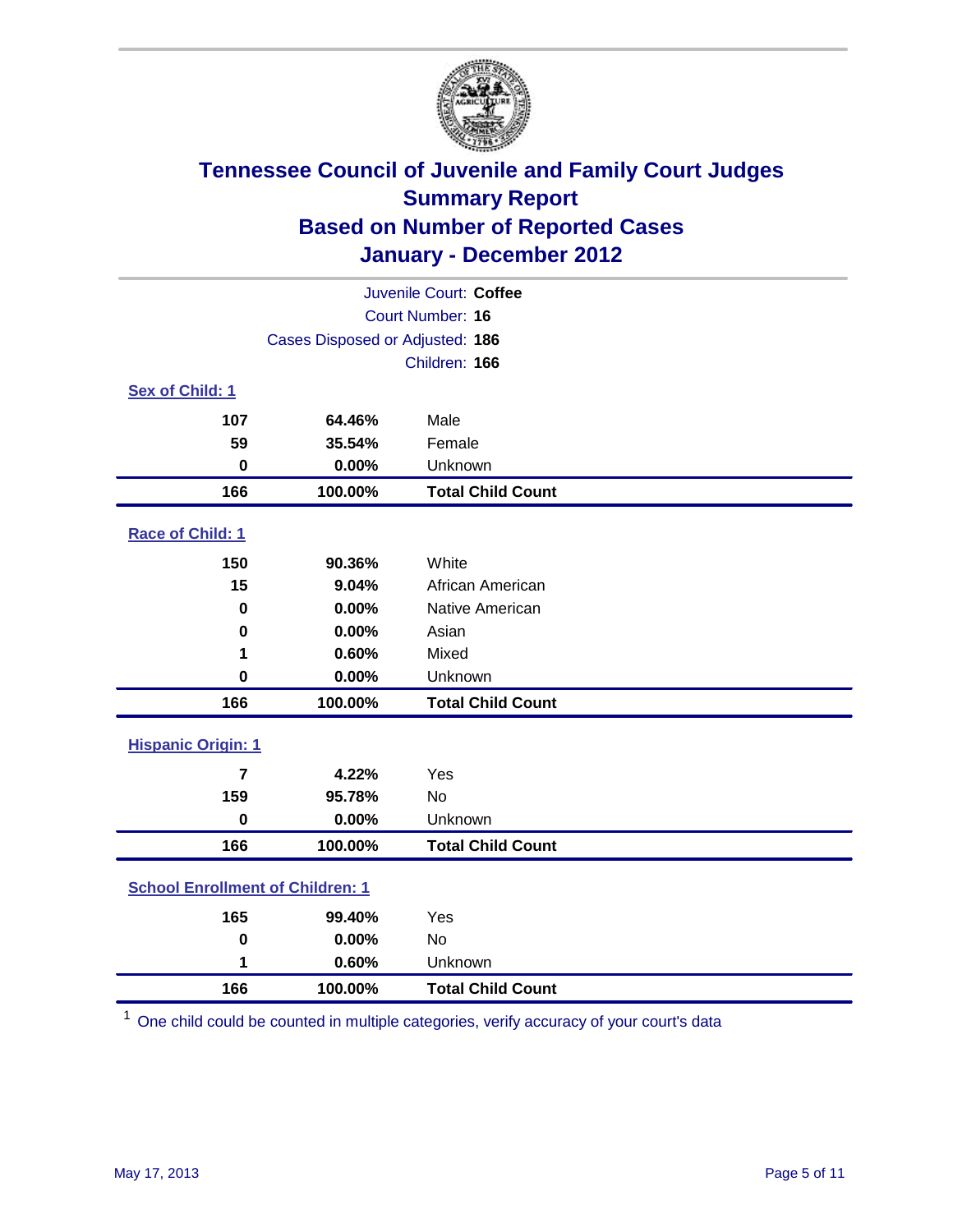

Court Number: **16** Juvenile Court: **Coffee** Cases Disposed or Adjusted: **186** Children: **166**

### **Living Arrangement of Child at Time of Referral: 1**

| 166 | 100.00%  | <b>Total Child Count</b>     |
|-----|----------|------------------------------|
| 0   | 0.00%    | Other                        |
| 1   | 0.60%    | Unknown                      |
| 0   | $0.00\%$ | Independent                  |
| 0   | $0.00\%$ | In an Institution            |
| 1   | 0.60%    | In a Residential Center      |
| 0   | $0.00\%$ | In a Group Home              |
| 2   | 1.20%    | With Foster Family           |
| 0   | $0.00\%$ | With Adoptive Parents        |
| 13  | 7.83%    | <b>With Relatives</b>        |
| 0   | $0.00\%$ | <b>With Father</b>           |
| 87  | 52.41%   | With Mother                  |
| 12  | 7.23%    | With Mother and Stepfather   |
| 1   | 0.60%    | With Father and Stepmother   |
| 49  | 29.52%   | With Both Biological Parents |

### **Type of Detention: 2**

| 186      | 100.00%  | <b>Total Detention Count</b> |
|----------|----------|------------------------------|
| $\bf{0}$ | $0.00\%$ | Other                        |
| 176      | 94.62%   | Does Not Apply               |
| $\bf{0}$ | $0.00\%$ | Unknown                      |
| 0        | 0.00%    | <b>Psychiatric Hospital</b>  |
| 0        | 0.00%    | Jail - No Separation         |
| 0        | $0.00\%$ | Jail - Partial Separation    |
| 0        | $0.00\%$ | Jail - Complete Separation   |
| 10       | 5.38%    | Juvenile Detention Facility  |
| 0        | $0.00\%$ | Non-Secure Placement         |
|          |          |                              |

<sup>1</sup> One child could be counted in multiple categories, verify accuracy of your court's data

<sup>2</sup> If different than number of Cases (186) verify accuracy of your court's data.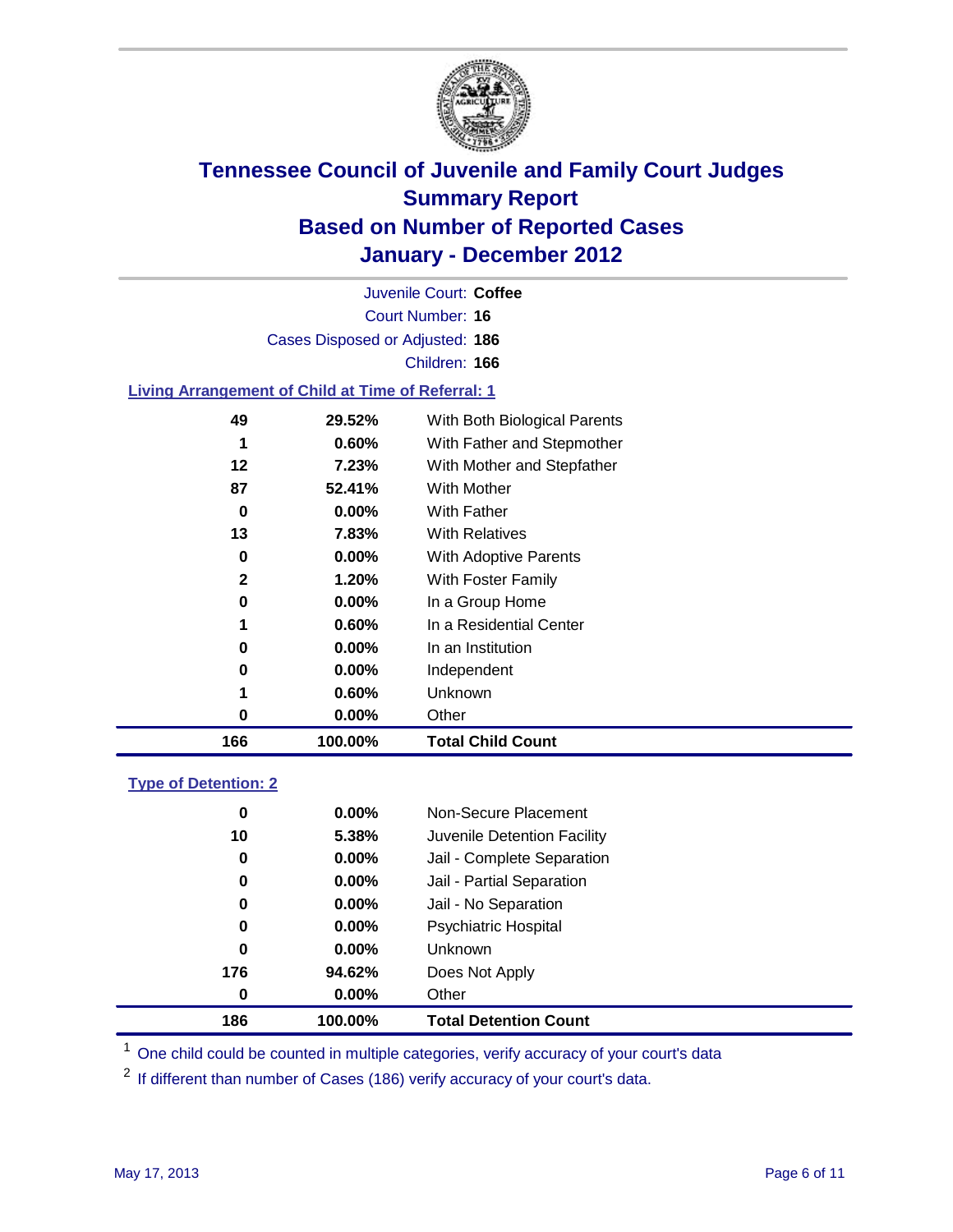

| Juvenile Court: Coffee                             |                                               |                                     |  |  |  |
|----------------------------------------------------|-----------------------------------------------|-------------------------------------|--|--|--|
|                                                    | Court Number: 16                              |                                     |  |  |  |
|                                                    | Cases Disposed or Adjusted: 186               |                                     |  |  |  |
|                                                    |                                               | Children: 166                       |  |  |  |
| <b>Placement After Secure Detention Hearing: 1</b> |                                               |                                     |  |  |  |
| $\pmb{0}$                                          | 0.00%<br>Returned to Prior Living Arrangement |                                     |  |  |  |
| $\bf{0}$                                           | 0.00%                                         | Juvenile Detention Facility         |  |  |  |
| 0                                                  | 0.00%                                         | Jail                                |  |  |  |
| 0                                                  | 0.00%                                         | Shelter / Group Home                |  |  |  |
| 0                                                  | 0.00%                                         | <b>Foster Family Home</b>           |  |  |  |
| $\bf{0}$                                           | 0.00%                                         | Psychiatric Hospital                |  |  |  |
| $\bf{0}$                                           | 0.00%                                         | Unknown                             |  |  |  |
| 186                                                | 100.00%                                       | Does Not Apply                      |  |  |  |
| $\mathbf 0$                                        | 0.00%                                         | Other                               |  |  |  |
| 186<br>100.00%<br><b>Total Placement Count</b>     |                                               |                                     |  |  |  |
| <b>Intake Actions: 2</b>                           |                                               |                                     |  |  |  |
| 247                                                | 97.63%                                        | <b>Petition Filed</b>               |  |  |  |
| 2                                                  | 0.79%                                         | <b>Motion Filed</b>                 |  |  |  |
| 4                                                  | 1.58%                                         | <b>Citation Processed</b>           |  |  |  |
| 0                                                  | 0.00%                                         | Notification of Paternity Processed |  |  |  |
| $\bf{0}$                                           | 0.00%                                         | Scheduling of Judicial Review       |  |  |  |
| 0                                                  | 0.00%                                         | Scheduling of Administrative Review |  |  |  |
| 0                                                  | 0.00%                                         | Scheduling of Foster Care Review    |  |  |  |
| $\bf{0}$                                           | 0.00%                                         | Unknown                             |  |  |  |
| 0                                                  | 0.00%                                         | Does Not Apply                      |  |  |  |
| 0                                                  | 0.00%                                         | Other                               |  |  |  |

<sup>1</sup> If different than number of Cases (186) verify accuracy of your court's data.

**100.00% Total Intake Count**

<sup>2</sup> If different than number of Referral Reasons (253), verify accuracy of your court's data.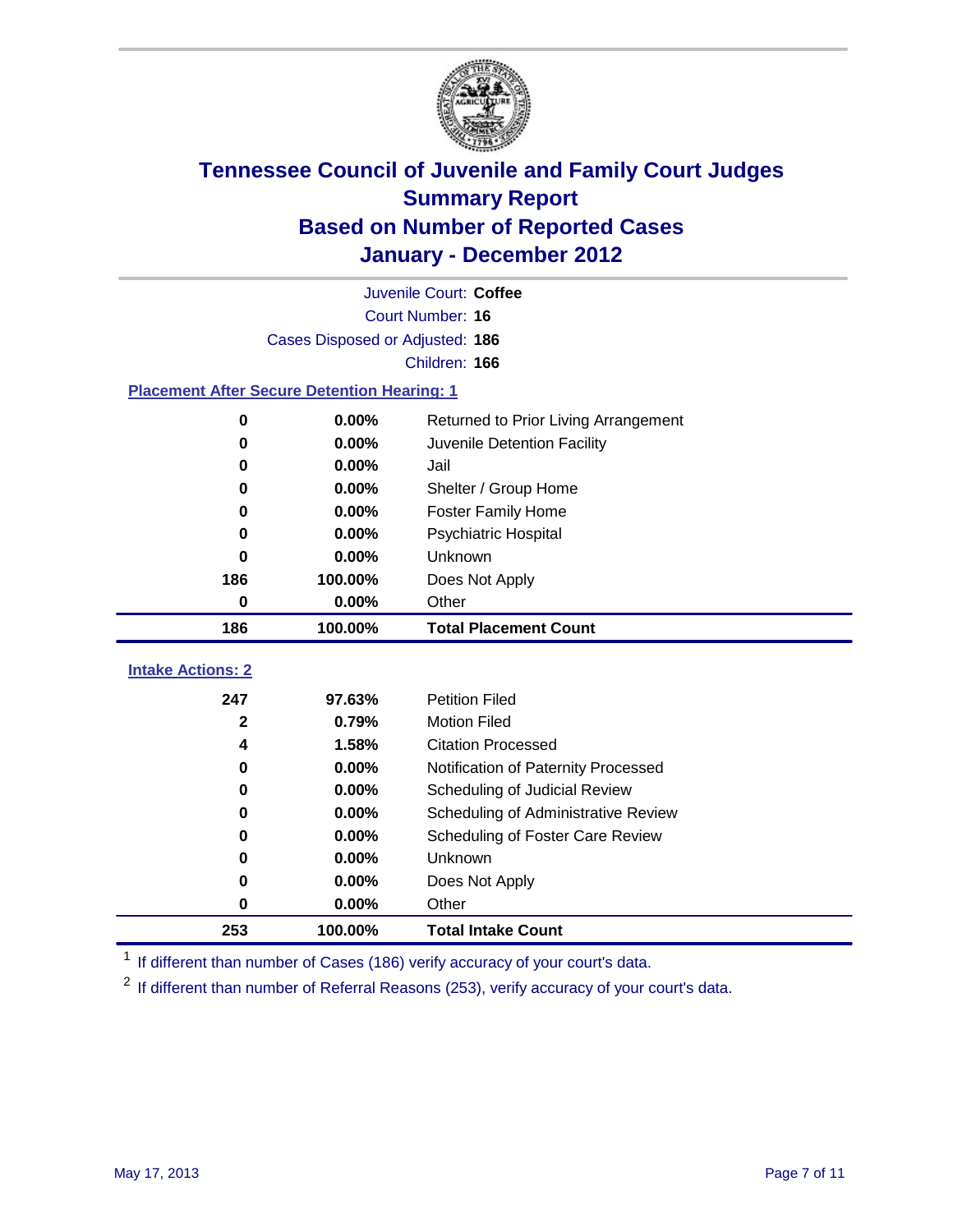

Court Number: **16** Juvenile Court: **Coffee** Cases Disposed or Adjusted: **186** Children: **166**

### **Last Grade Completed by Child: 1**

| $\bf{0}$                                | 0.00%    | Too Young for School         |  |
|-----------------------------------------|----------|------------------------------|--|
| $\bf{0}$                                | 0.00%    | Preschool                    |  |
| 0                                       | 0.00%    | Kindergarten                 |  |
| 0                                       | 0.00%    | 1st Grade                    |  |
| 0                                       | 0.00%    | 2nd Grade                    |  |
| 0                                       | $0.00\%$ | 3rd Grade                    |  |
| $\bf{0}$                                | 0.00%    | 4th Grade                    |  |
| 3                                       | 1.81%    | 5th Grade                    |  |
| 12                                      | 7.23%    | 6th Grade                    |  |
| 16                                      | 9.64%    | 7th Grade                    |  |
| 40                                      | 24.10%   | 8th Grade                    |  |
| 31                                      | 18.67%   | 9th Grade                    |  |
| 34                                      | 20.48%   | 10th Grade                   |  |
| 26                                      | 15.66%   | 11th Grade                   |  |
| 1                                       | 0.60%    | 12th Grade                   |  |
| 0                                       | 0.00%    | Non-Graded Special Ed        |  |
| 0                                       | $0.00\%$ | <b>GED</b>                   |  |
| 0                                       | 0.00%    | Graduated                    |  |
| 0                                       | 0.00%    | <b>Never Attended School</b> |  |
| 3                                       | 1.81%    | Unknown                      |  |
| $\bf{0}$                                | 0.00%    | Other                        |  |
| 166                                     | 100.00%  | <b>Total Child Count</b>     |  |
| <b>Enrolled in Special Education: 1</b> |          |                              |  |

| 166          | 100.00% | <b>Total Child Count</b> |
|--------------|---------|--------------------------|
| $\mathbf{2}$ | 1.20%   | Unknown                  |
| 142          | 85.54%  | No                       |
| 22           | 13.25%  | Yes                      |

One child could be counted in multiple categories, verify accuracy of your court's data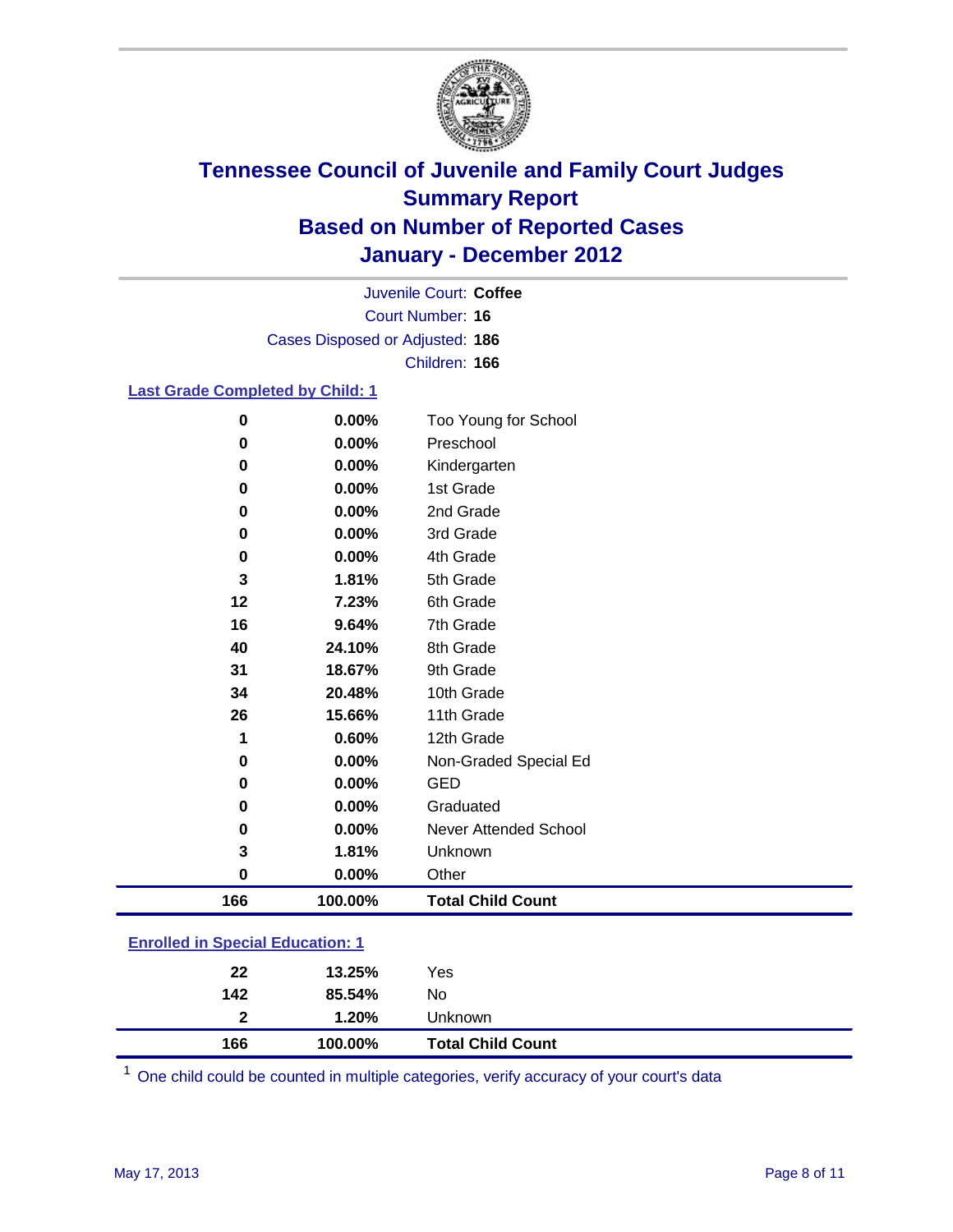

|                              | Juvenile Court: Coffee          |                           |  |  |
|------------------------------|---------------------------------|---------------------------|--|--|
|                              |                                 | Court Number: 16          |  |  |
|                              | Cases Disposed or Adjusted: 186 |                           |  |  |
|                              |                                 | Children: 166             |  |  |
| <b>Action Executed By: 1</b> |                                 |                           |  |  |
| 253                          | 100.00%                         | Judge                     |  |  |
| 0                            | $0.00\%$                        | Magistrate                |  |  |
| 0                            | $0.00\%$                        | <b>YSO</b>                |  |  |
| 0                            | 0.00%                           | Other                     |  |  |
| 0                            | 0.00%                           | Unknown                   |  |  |
| 253                          | 100.00%                         | <b>Total Action Count</b> |  |  |

### **Formal / Informal Actions: 1**

| 13       | 5.14%    | Dismissed                                        |
|----------|----------|--------------------------------------------------|
| 0        | $0.00\%$ | Retired / Nolle Prosequi                         |
| 93       | 36.76%   | <b>Complaint Substantiated Delinquent</b>        |
| 35       | 13.83%   | <b>Complaint Substantiated Status Offender</b>   |
| 0        | $0.00\%$ | <b>Complaint Substantiated Dependent/Neglect</b> |
| 0        | $0.00\%$ | <b>Complaint Substantiated Abused</b>            |
| $\bf{0}$ | $0.00\%$ | <b>Complaint Substantiated Mentally III</b>      |
| 107      | 42.29%   | Informal Adjustment                              |
| 0        | $0.00\%$ | <b>Pretrial Diversion</b>                        |
| 5        | 1.98%    | <b>Transfer to Adult Court Hearing</b>           |
| 0        | 0.00%    | Charges Cleared by Transfer to Adult Court       |
| 0        | $0.00\%$ | Special Proceeding                               |
| 0        | $0.00\%$ | <b>Review Concluded</b>                          |
| 0        | $0.00\%$ | Case Held Open                                   |
| $\bf{0}$ | $0.00\%$ | Other                                            |
| 0        | $0.00\%$ | <b>Unknown</b>                                   |
| 253      | 100.00%  | <b>Total Action Count</b>                        |

<sup>1</sup> If different than number of Referral Reasons (253), verify accuracy of your court's data.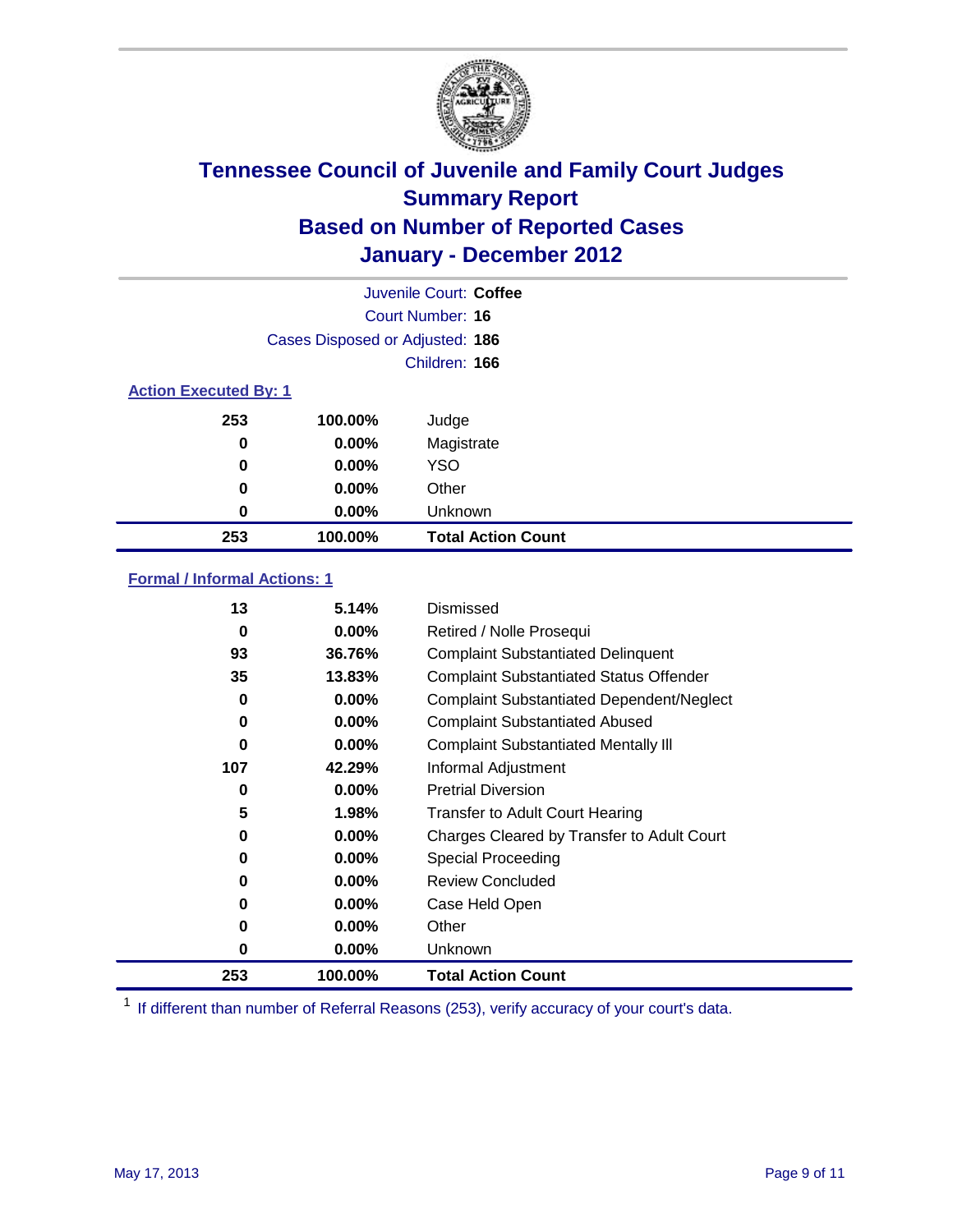

|                       |                                 | Juvenile Court: Coffee                                |
|-----------------------|---------------------------------|-------------------------------------------------------|
|                       |                                 | <b>Court Number: 16</b>                               |
|                       | Cases Disposed or Adjusted: 186 |                                                       |
|                       |                                 | Children: 166                                         |
| <b>Case Outcomes:</b> |                                 | There can be multiple outcomes for one child or case. |
| 5                     | 1.20%                           | Case Dismissed                                        |
| 0                     | 0.00%                           | Case Retired or Nolle Prosequi                        |
| 0                     | 0.00%                           | Warned / Counseled                                    |
| 0                     | 0.00%                           | Held Open For Review                                  |
| 163                   | 39.09%                          | Supervision / Probation to Juvenile Court             |
| 0                     | 0.00%                           | <b>Probation to Parents</b>                           |
| 0                     | 0.00%                           | Referral to Another Entity for Supervision / Service  |
| 5                     | 1.20%                           | Referred for Mental Health Counseling                 |
| 28                    | 6.71%                           | Referred for Alcohol and Drug Counseling              |
| 0                     | 0.00%                           | <b>Referred to Alternative School</b>                 |
| 0                     | 0.00%                           | Referred to Private Child Agency                      |
| 1                     | 0.24%                           | Referred to Defensive Driving School                  |
| 0                     | 0.00%                           | Referred to Alcohol Safety School                     |
| 0                     | 0.00%                           | Referred to Juvenile Court Education-Based Program    |
| 1                     | 0.24%                           | Driver's License Held Informally                      |
| 0                     | 0.00%                           | <b>Voluntary Placement with DMHMR</b>                 |
| 0                     | 0.00%                           | <b>Private Mental Health Placement</b>                |
| 0                     | 0.00%                           | <b>Private MR Placement</b>                           |
| 0                     | 0.00%                           | Placement with City/County Agency/Facility            |
| 0                     | 0.00%                           | Placement with Relative / Other Individual            |
| 3                     | 0.72%                           | Fine                                                  |
| 4                     | 0.96%                           | <b>Public Service</b>                                 |
| 8                     | 1.92%                           | Restitution                                           |
| 0                     | 0.00%                           | Runaway Returned                                      |
| 3                     | 0.72%                           | No Contact Order                                      |
| $\bf{0}$              | 0.00%                           | Injunction Other than No Contact Order                |
| 2                     | 0.48%                           | <b>House Arrest</b>                                   |
| 0                     | 0.00%                           | <b>Court Defined Curfew</b>                           |
| 0                     | 0.00%                           | Dismissed from Informal Adjustment                    |
| 0                     | 0.00%                           | <b>Dismissed from Pretrial Diversion</b>              |
| 0                     | 0.00%                           | <b>Released from Probation</b>                        |
| 1                     | 0.24%                           | <b>Transferred to Adult Court</b>                     |
| 0                     | $0.00\%$                        | <b>DMHMR Involuntary Commitment</b>                   |